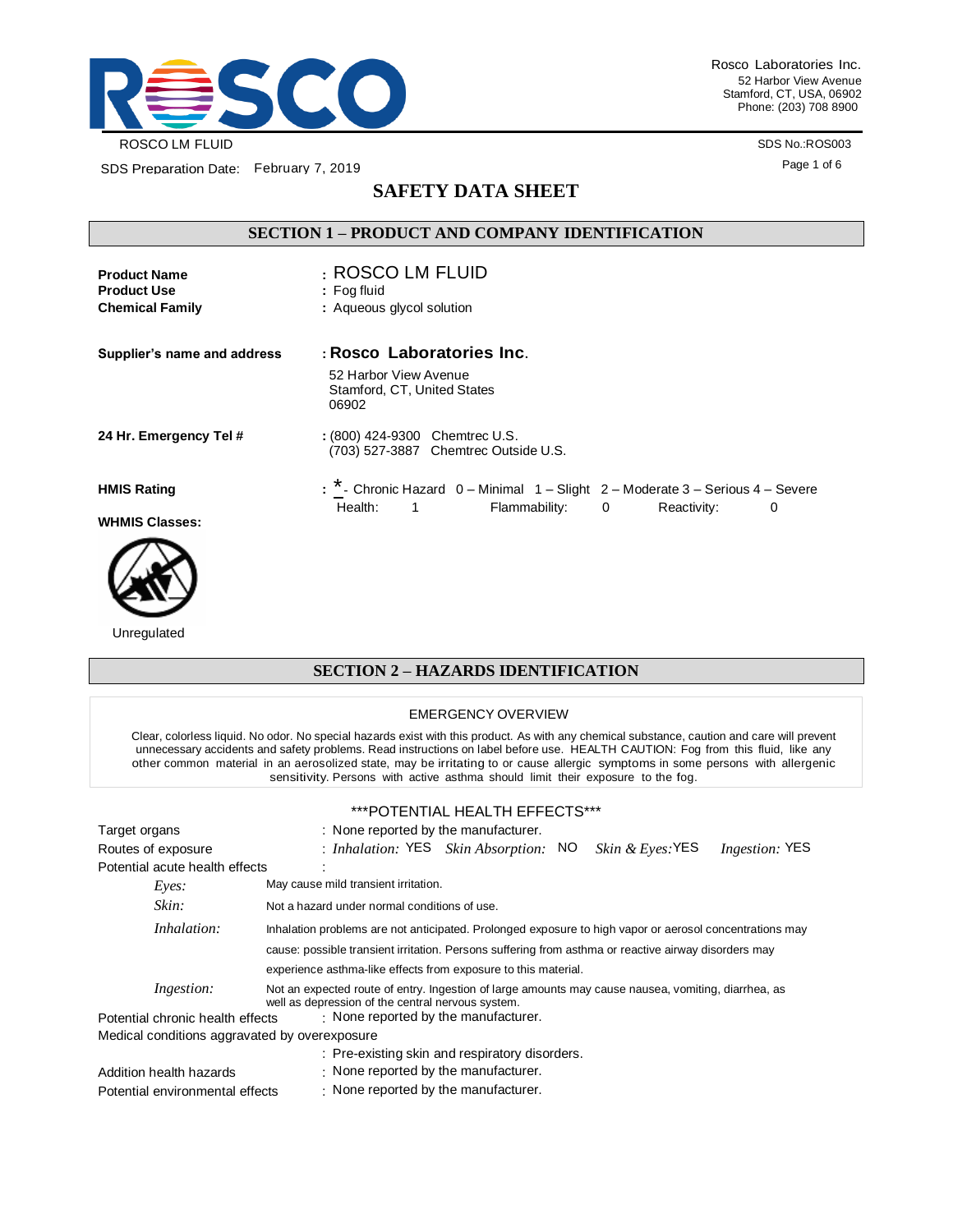

SDS Preparation Date: February 7, 2019

SDS No.:ROS003

Page 2 of 6

# **SECTION 3 – COMPOSITION/INFORMATION ON INGREDIENTS**

|                    |              |            | <b>ACGIH TLV</b> |             | <b>OSHA PEL</b> |             |
|--------------------|--------------|------------|------------------|-------------|-----------------|-------------|
| Ingredients        | <u>CAS #</u> | % (weight) | <u>TWA</u>       | <u>STEL</u> | PEL             | <u>STEL</u> |
| Water              | 7732-18-5    | N/Av       | N/Av             | N/Av        | N/Av            | N/Av        |
| Triethylene glycol | 112-27-6     | N/Av       | N/Av             | N/Av        | N/Av            | N/Av        |

|                     | <b>SECTION 4 - FIRST AID MEASURES</b>                                                                                                                                                                                                                           |
|---------------------|-----------------------------------------------------------------------------------------------------------------------------------------------------------------------------------------------------------------------------------------------------------------|
| Inhalation          | : Inhalation problems are not anticipated. Remove exposed person to fresh air if adverse<br>effects, such as breathing difficulty arise. If irritation persists, seek prompt medical<br>attention.                                                              |
| Skin contact        | : Flush skin with large amounts of water. Take off contaminated clothing and shoes<br>immediately. Wash affected areas with soap and water. Wash clothing and<br>decontaminate shoes before reuse. Obtain medical attention if symptoms develop and<br>persist. |
| Eye contact         | : Rinse immediately with plenty of water for at least 15 minutes. Lift upper and lower<br>lids during flushing to ensure complete removal of chemical. If irritation persists,<br>seek prompt medical attention.                                                |
| Ingestion           | : Do NOT induce vomiting. Call a physician or Poison Control Centre immediately.<br>Never give anything by mouth to an unconscious person. Drink 1 or 2 glasses of<br>water. Keep at rest.                                                                      |
| Notes for physician | : Low degree of toxicity. Treat symptomatically.                                                                                                                                                                                                                |

### **SECTION 5 – FIRE FIGHTING MEASURES**

| Fire hazards/conditions of flammability: Not flammable under normal conditions of handling.                                                    |                                                                          |                                                                                      |  |  |  |
|------------------------------------------------------------------------------------------------------------------------------------------------|--------------------------------------------------------------------------|--------------------------------------------------------------------------------------|--|--|--|
| Flammability classification (OSHA 29 CFR 1910, 1200)                                                                                           |                                                                          |                                                                                      |  |  |  |
|                                                                                                                                                | : Not flammable.                                                         |                                                                                      |  |  |  |
| Flash point                                                                                                                                    | : Not available.                                                         |                                                                                      |  |  |  |
| Flash point Method                                                                                                                             | : Not available.                                                         | Auto-ignition temperature : Not available.                                           |  |  |  |
| Lower flammable limit (% by vol.)                                                                                                              | : Not available.                                                         | Upper flammable limit (% by vol.)                                                    |  |  |  |
|                                                                                                                                                |                                                                          | : Not available                                                                      |  |  |  |
| Suitable extinguishing media                                                                                                                   |                                                                          | : Dry chemical, alcohol foam, carbon dioxide, or water spray. Halogenated compounds. |  |  |  |
| Explosion data: Sensitivity to mechanical impact / static discharge                                                                            |                                                                          |                                                                                      |  |  |  |
|                                                                                                                                                | : Not expected to be sensitive to mechanical impact or static discharge. |                                                                                      |  |  |  |
| Special fire-fighting procedures/equipment                                                                                                     |                                                                          |                                                                                      |  |  |  |
| : Firefighters should wear full-face, self-contained breathing apparatus (MSHA / NIOSH<br>approved or the equivalent) and impervious clothing. |                                                                          |                                                                                      |  |  |  |
| Hazardous combustion products                                                                                                                  |                                                                          | : Carbon dioxide, carbon monoxide and other unidentified organic compounds.          |  |  |  |
| Oxidizing properties                                                                                                                           | : None known or reported by the manufacturer.                            |                                                                                      |  |  |  |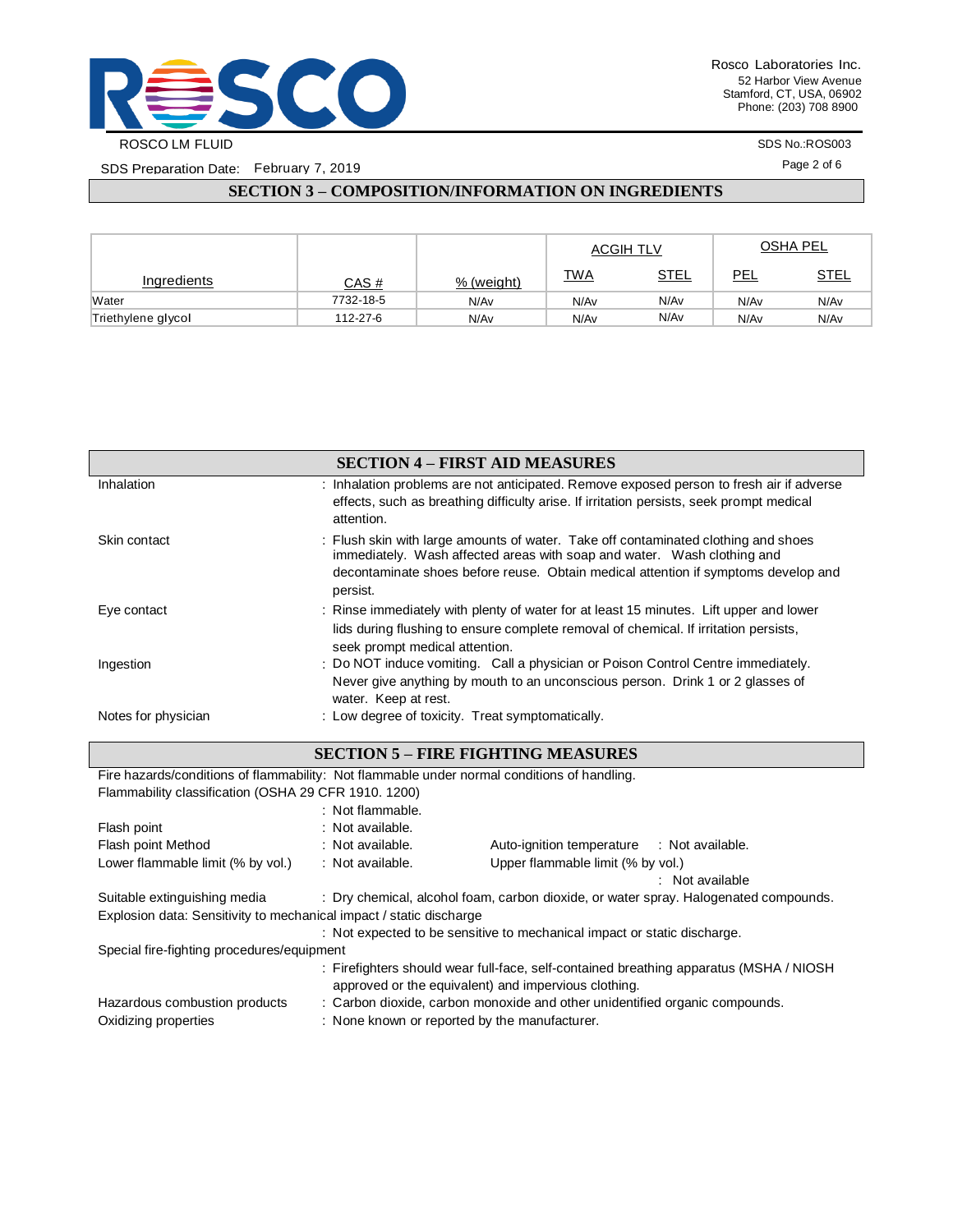

SDS Preparation Date: February 7, 2019

 $\mathsf{l}$ 

Rosco Laboratories Inc. 52 Harbor View Avenue Stamford, CT, USA, 06902 Phone: (203) 708 8900

SDS No.:ROS003

Page 3 of 6

|                           | <b>SECTION 6 – ACCIDENTAL RELEASE MEASURES</b>                                                                                                                                                                                                                                                                                                                                                            |
|---------------------------|-----------------------------------------------------------------------------------------------------------------------------------------------------------------------------------------------------------------------------------------------------------------------------------------------------------------------------------------------------------------------------------------------------------|
| Personal precautions      | : Wear suitable protective clothing (see Section 8).                                                                                                                                                                                                                                                                                                                                                      |
| Environmental precautions | : If necessary, dike well ahead of the spill to prevent runoff into drains, sewers, or any<br>natural waterway or drinking supply.                                                                                                                                                                                                                                                                        |
| Spill response/cleanup    | : Evacuate personnel to safe areas. Restrict access to area until completion of clean-up.<br>Recover free liquid or cover with inert absorbent material and place into appropriate<br>container for disposal. Dispose in accordance with all applicable federal, state,<br>provincial and local regulations. Contact your local, state, provincial or federal<br>environmental agency for specific rules. |
| Containment               | : Recover free liquid or cover with inert absorbent material and place into appropriate<br>container for disposal. Dispose in accordance with all applicable federal, state,<br>provincial and local regulations. Contact your local, state, provincial or federal<br>environmental agency for specific rules.                                                                                            |
|                           | <b>SECTION 7 - HANDLING AND STORAGE</b>                                                                                                                                                                                                                                                                                                                                                                   |
|                           | $\blacksquare$ . The contract $\blacksquare$ . The contract of $\blacksquare$ . The contract of the contract of $\blacksquare$ . The contract of $\blacksquare$                                                                                                                                                                                                                                           |

| Safe Handling procedures    | : Do not ingest. Do not inhale aerosol. Avoid contact with skin and eyes. Keep containers<br>tightly closed when not in use. Use with adequate ventilation. Avoid breathing vapors.                                                                                                                                          |
|-----------------------------|------------------------------------------------------------------------------------------------------------------------------------------------------------------------------------------------------------------------------------------------------------------------------------------------------------------------------|
| Storage requirements        | : Store in a cool, dry, well-ventilated area. Inspect periodically for damage or leaks. Do not<br>store near any incompatible materials (see Section 10). Do not freeze. Keep container<br>tightly closed when not in use. Keep away from children. Do not store near food,<br>foodstuffs, drugs, or potable water supplies. |
| Incompatible materials      | : Strong oxidizing agents and acids.                                                                                                                                                                                                                                                                                         |
| Special packaging materials | : Liquid-proof glass, plastic or non-corrodible metal containers are recommended.                                                                                                                                                                                                                                            |

### **SECTION 8 – EXPOSURE CONTROLS AND PERSONAL PROTECTION**

|                                | Ventilation and engineering measures: General mechanical ventilation is sufficient for use with this product. Local ventilation is<br>recommended if the product is misted or used in a confined space, or if the TLV is<br>exceeded. |
|--------------------------------|---------------------------------------------------------------------------------------------------------------------------------------------------------------------------------------------------------------------------------------|
| Respiratory protection         | : None required under normal conditions. If the TLV is exceeded, a NIOSH/MSHA-<br>approved respirator is advised.                                                                                                                     |
| Skin protection                | : None required under normal conditions. Gloves of natural rubber or polyvinyl chloride-<br>coated gloves are recommended.                                                                                                            |
| Eye / face protection          | : None required under normal conditions. If splashing might occur, wear eye protection<br>such as safety glasses with side shields.                                                                                                   |
| Other protective equipment     | : Emergency showers and eyewash facilities should be nearby.                                                                                                                                                                          |
| General hygiene considerations | : Wash hands before breaks and immediately after handling the product. Wash hands<br>before breaks and at the end of workday.                                                                                                         |

| <b>SECTION 9 - PHYSICAL AND CHEMICAL PROPERTIES</b> |                         |                                           |                            |  |
|-----------------------------------------------------|-------------------------|-------------------------------------------|----------------------------|--|
| Physical state                                      | : Liquid.               | Appearance                                | : Clear, colorless liquid. |  |
| Odor                                                | $:$ Faint odor.         | Odor threshold                            | : Not available.           |  |
| рH                                                  | $: 7.0$ (approximately) |                                           |                            |  |
| Boiling point                                       | : $100 - 234.3$ °C      | Specific gravity                          | $: 1.12$ (approximately)   |  |
| Melting/Freezing point                              | : Not available         | Coefficient of water/oil distribution     |                            |  |
|                                                     |                         |                                           | : Not available.           |  |
| Vapor pressure (mmHg @20°C/68°F): 8.40              |                         | Solubility in water                       | : Soluble.                 |  |
| Vapor density $(Air = 1)$                           | : Not available.        | Evaporation rate (n-Butyl acetate = $1$ ) |                            |  |
|                                                     |                         |                                           | : 0.01                     |  |
| Volatile organic Compounds (VOC's) (lbs/gal: g/l)   | : Not available.        | Volatiles (% by weight)                   | : Not available.           |  |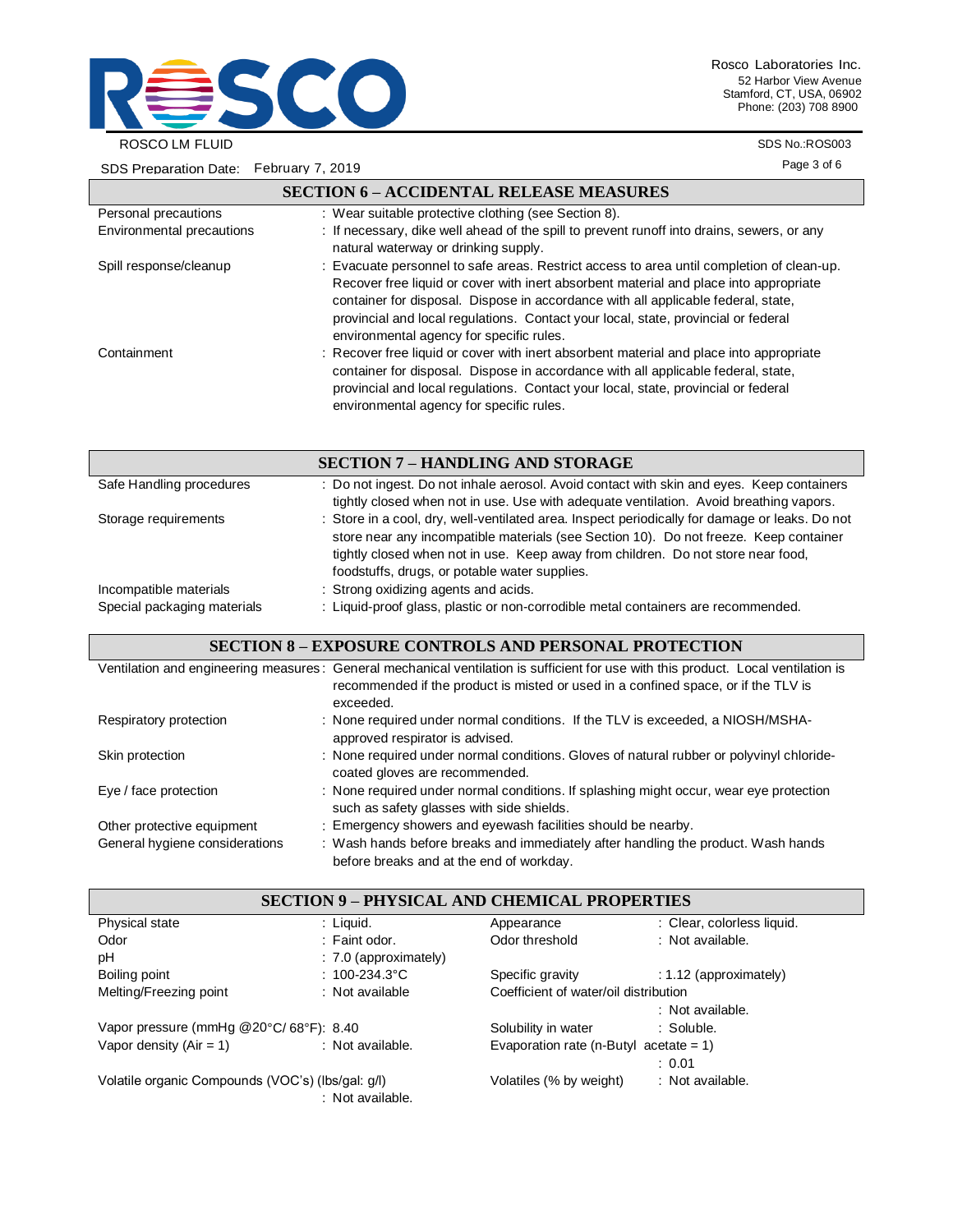

Rosco Laboratories Inc. 52 Harbor View Avenue Stamford, CT, USA, 06902 Phone: (203) 708 8900

ROSCO LM FLUID

SDS No.:ROS003

Page 4 of 6

| SDS Preparation Date: February 7, 2019 |  |                      |
|----------------------------------------|--|----------------------|
| Viscositv                              |  | : Not available.     |
| Special Remarks On Fire Hazards        |  | : Not flammable unde |

er normal conditions of use.

# **SECTION 10 – REACTIVITY AND STABILITY DATA**

| Stability and reactivity               | : Stable under normal conditions.                                                   |
|----------------------------------------|-------------------------------------------------------------------------------------|
| Hazardous polymerization               | : Will not occur.                                                                   |
| Conditions to avoid                    | : Combination with strong oxidizers and/or acids may cause explosive decomposition. |
| Materials to Avoid and Incompatibility |                                                                                     |
|                                        | : Strong oxidizing agents and acids.                                                |
| Hazardous decomposition products       | : Carbon monoxide, carbon dioxide, aldehydes, ketones, and hydrocarbons.            |

# **SECTION 11 – TOXICOLOGICAL INFORMATION**

|                                             | $LC_{50}(4hr)$                                                                                                               | $LD_{50}$             |                         |  |  |
|---------------------------------------------|------------------------------------------------------------------------------------------------------------------------------|-----------------------|-------------------------|--|--|
| Ingredients                                 | inh, rat                                                                                                                     | <u>oral</u><br>dermal |                         |  |  |
| Water                                       | N/Av                                                                                                                         | $>90$ mL/kg (rat)     | N/Av                    |  |  |
| Triethylene glycol                          | N/Av                                                                                                                         | 12,800 mg/kg (rat)    | $22,460$ mg/kg (rabbit) |  |  |
|                                             |                                                                                                                              |                       |                         |  |  |
| Toxicological data                          | : Low order of toxicity for normal industrial handling.                                                                      |                       |                         |  |  |
| Carcinogenic status<br>Reproductive effects | : No components are listed as carcinogens by ACGIH, IARC, OSHA or NTP.<br>: Not expected to have other reproductive effects. |                       |                         |  |  |
| Teratogenicity                              | : Not expected to be a teratogen.                                                                                            |                       |                         |  |  |
| Mutagenicity                                | : Not expected to be mutagenic in humans.                                                                                    |                       |                         |  |  |
| Reproductive effects                        | : Not expected to have other reproductive effects.                                                                           |                       |                         |  |  |
| Irritancy                                   | : Direct contact may cause mild eye irritation. Possible inhalation irritant.                                                |                       |                         |  |  |
| Sensitization to material                   | : Not expected to be a sensitizer.                                                                                           |                       |                         |  |  |
| Synergistic materials                       | : None reported by the manufacturer.                                                                                         |                       |                         |  |  |

| <b>SECTION 12 - ECOLOGICAL INFORMATION</b>  |                                                                                                                                                                                                                                                                              |  |  |  |
|---------------------------------------------|------------------------------------------------------------------------------------------------------------------------------------------------------------------------------------------------------------------------------------------------------------------------------|--|--|--|
| Environmental effects                       | : None known or reported by the manufacturer. However, it is recommended not to allow<br>the material to enter the environment.                                                                                                                                              |  |  |  |
| Important environmental characteristics     |                                                                                                                                                                                                                                                                              |  |  |  |
|                                             | : Expected to be ultimately biodegradable.                                                                                                                                                                                                                                   |  |  |  |
| Ecotoxicological                            | : Not expected to be harmful to aquatic organisms. The bioconcentration potential is low.                                                                                                                                                                                    |  |  |  |
| <b>SECTION 13 – DISPOSAL CONSIDERATIONS</b> |                                                                                                                                                                                                                                                                              |  |  |  |
| Handling for Disposal                       | : See Section 7 (Handling and Storage) section for further details.                                                                                                                                                                                                          |  |  |  |
| Methods of Disposal                         | : Contact waste disposal services. Dispose in accordance with all applicable federal, state,<br>provincial and local regulations. Contact your local, state, provincial or federal<br>environmental agency for specific rules. Do not reuse container except for storage and |  |  |  |

shipment of the original product.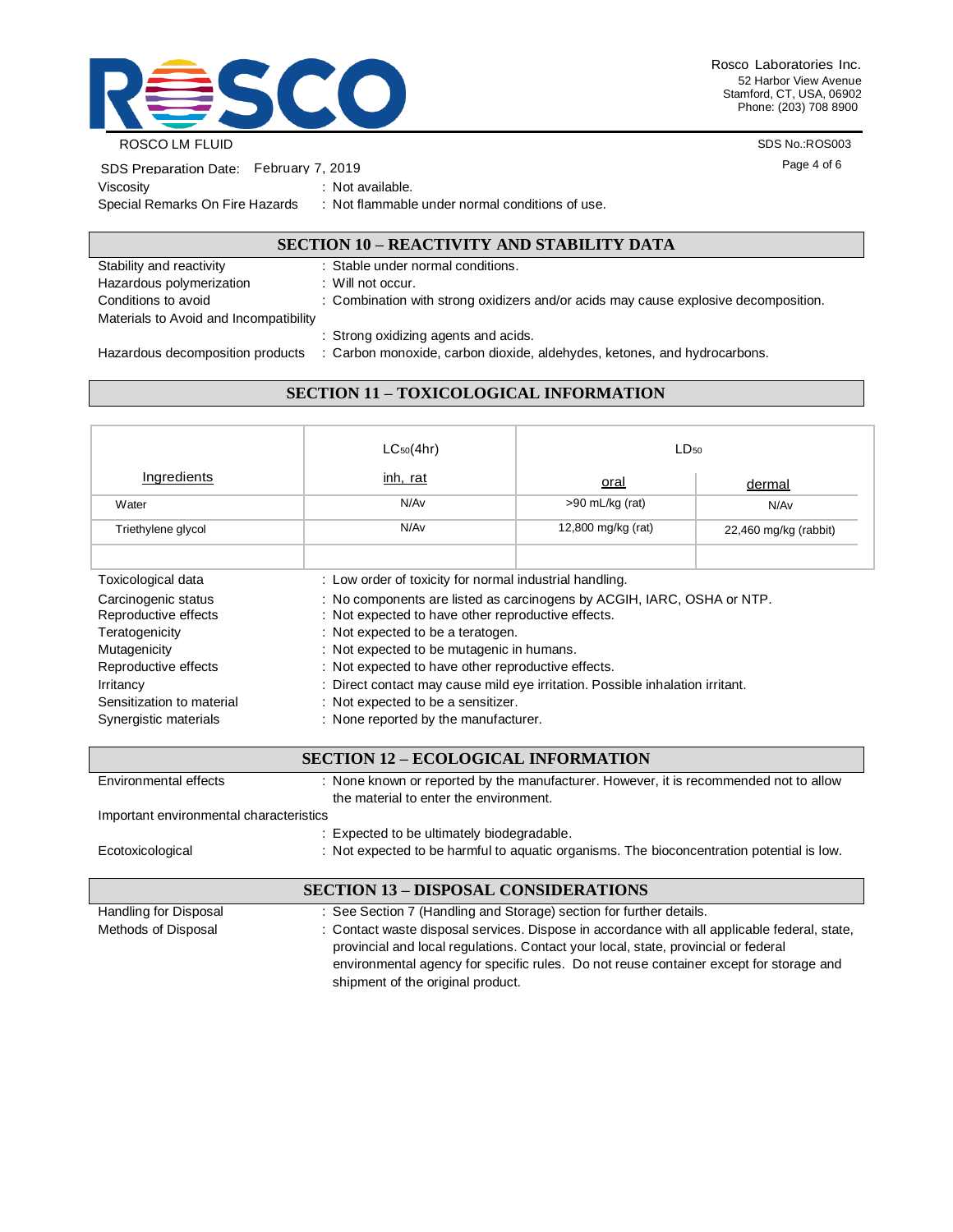

SDS No.:ROS003

Page 5 of 6

SDS Preparation Date: February 7, 2019

### **SECTION 14 – TRANSPORTATION INFORMATION**

| Regulatory<br>Information                     | <b>UN Number</b> | Shipping Name  | Class         | Packing<br>Group | Label |
|-----------------------------------------------|------------------|----------------|---------------|------------------|-------|
| <b>TDG</b>                                    | None             | Not regulated. | Not regulated | -None-           |       |
| <b>TDG</b><br>Additional<br>information       | None.            |                |               |                  |       |
| 49CFR/DOT                                     | None             | Not regulated. | Not regulated | -None-           |       |
| 49CFR/DOT<br>Additional<br>information        | None.            |                |               |                  |       |
| <b>ICAO/IATA</b>                              | None             | Not regulated. | Not regulated | -None-           |       |
| <b>ICAO/IATA</b><br>Additional<br>information | None.            |                |               |                  |       |
| <b>IMDG</b>                                   | None             | Not regulated. | Not regulated | -None-           |       |
| <b>IMDG</b><br>Additional<br>information      | None.            |                |               |                  |       |

## **SECTION 15 – REGULATORY INFORMATION**

US Federal Information:

TSCA: All listed ingredients appear on the Toxic Substances Control Act (TSCA) inventory.

SARA Section 313: This material is not subject to SARA notification requirements, since it does not contain any Toxic Chemical Constituents above de minimus concentrations.

US State Right to Know Laws:

California Proposition 65: To the best of our knowledge, this product does not contain any chemicals known to the State of California to cause cancer or reproductive harm.

#### Canadian Regulations:

Canadian Environmental Protection Act (CEPA) information: All ingredients listed appear on the Domestic Substances List (DSL).

Canadian WHMIS Classification: Class D2B (Materials Causing Other Toxic Effects, Toxic Material)

This product has been classified according to the hazard criteria of the CPR and the SDS contains all of the information required by the CPR.